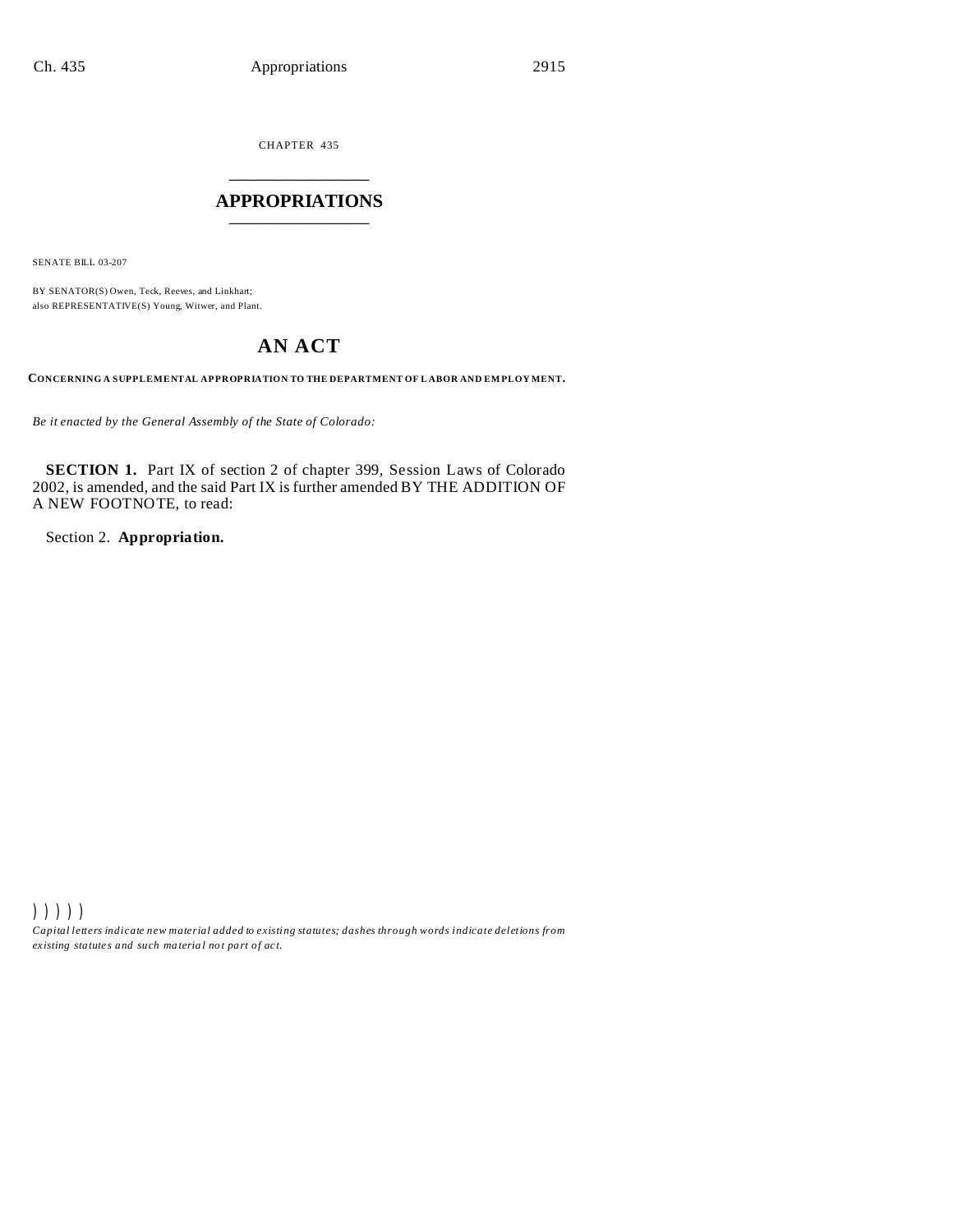| Ch. 435 |                    |       |                        | Appropriations                                 |                           |                                       | 2916                    |
|---------|--------------------|-------|------------------------|------------------------------------------------|---------------------------|---------------------------------------|-------------------------|
|         |                    |       |                        |                                                | <b>APPROPRIATION FROM</b> |                                       |                         |
|         | ITEM &<br>SUBTOTAL | TOTAL | GENERAL<br><b>FUND</b> | <b>GENERAL</b><br><b>FUND</b><br><b>EXEMPT</b> | CASH<br><b>FUNDS</b>      | CASH<br><b>FUNDS</b><br><b>EXEMPT</b> | FEDERAL<br><b>FUNDS</b> |
|         |                    |       |                        |                                                |                           |                                       |                         |

**PART IX**

**DEPARTMENT OF LABOR AND EMPLOYMENT**

# **(1) EXECUTIVE DIRECTOR'S OFFICE**

| 10,427,832           |  |
|----------------------|--|
| $(165.4$ FTE)        |  |
| 2,025,278            |  |
| 1,853,684            |  |
| 69,108               |  |
| 63,079               |  |
|                      |  |
| 2.677.880            |  |
|                      |  |
| 565,985              |  |
| 26,066               |  |
| 378,571              |  |
| <del>1,571,503</del> |  |
| 1,462,037            |  |
|                      |  |
| 460,101              |  |
|                      |  |
| <del>1.389.39</del>  |  |
|                      |  |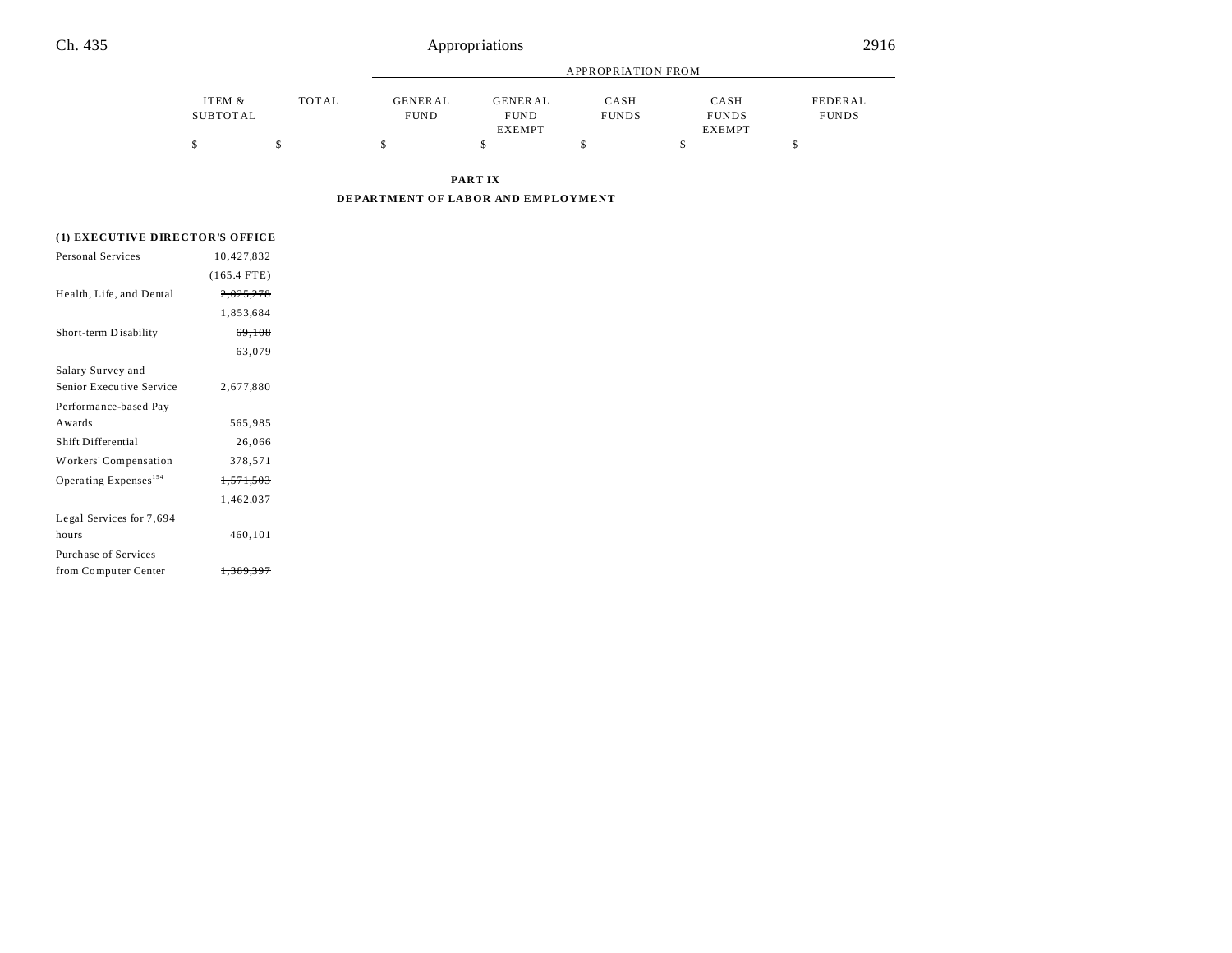| 21,801<br>19,128<br>93,900<br>126,489<br>123,114<br>2,921,041<br>20,139<br>139,959<br>980,781<br>839<br>1,168,243<br>23,896,670<br>8,049,637 <sup>a</sup><br>1,152,344 <sup>b</sup><br>23,387,650<br>7,757,547 <sup>a</sup> |                               | 1,173,514 |  |  |            |
|-----------------------------------------------------------------------------------------------------------------------------------------------------------------------------------------------------------------------------|-------------------------------|-----------|--|--|------------|
|                                                                                                                                                                                                                             | Multiuse Network              |           |  |  |            |
|                                                                                                                                                                                                                             | Payments                      |           |  |  |            |
|                                                                                                                                                                                                                             |                               |           |  |  |            |
|                                                                                                                                                                                                                             | Payment to Risk               |           |  |  |            |
|                                                                                                                                                                                                                             | Management and                |           |  |  |            |
|                                                                                                                                                                                                                             | Property Funds                |           |  |  |            |
|                                                                                                                                                                                                                             | Vehicle Lease Payments        |           |  |  |            |
|                                                                                                                                                                                                                             |                               |           |  |  |            |
|                                                                                                                                                                                                                             | Leased Space                  |           |  |  |            |
|                                                                                                                                                                                                                             | Capitol Complex Leased        |           |  |  |            |
|                                                                                                                                                                                                                             | Space                         |           |  |  |            |
|                                                                                                                                                                                                                             | Utilities                     |           |  |  |            |
|                                                                                                                                                                                                                             | <b>Information Technology</b> |           |  |  |            |
|                                                                                                                                                                                                                             | Asset Maintenance             |           |  |  |            |
|                                                                                                                                                                                                                             | Statewide Indirect Cost       |           |  |  |            |
|                                                                                                                                                                                                                             | Assessment                    |           |  |  |            |
|                                                                                                                                                                                                                             |                               |           |  |  | 14,678,790 |
|                                                                                                                                                                                                                             |                               |           |  |  | 14,477,759 |

<sup>a</sup> Of this amount, an estimated \$3,781,091 shall be from the Workers' Compensation Cash Fund pursuant to Section 8-44-112 (7), C.R.S., an estimated <del>\$2,736,645</del> \$2,627,179 shall be from the Employment Support Fund pursuant to Section 8-77-109, C.R.S., an estimated \$660,113 shall be from the Petroleum Storage Tank Fund pursuant to Section 8-20.5-103, C.R.S., an estimated \$295,566 shall be from the Boiler Inspection Fund pursuant to Section 9-4-109, C.R.S., and <del>\$576,221</del> \$393,598 shall be from other ca sh fund sources within the Department.

<sup>b</sup> Of this amount, \$667,573 \$702,812 shall be from reserves in the Major Medical Insurance Fund pursuant to Section 8-46-202, C.R.S., and the Subsequent Injury Fund pursuant to Section 8-46-101, C.R.S.,  $\frac{6253,757}{255,724}$  shall be from reserves in the Petroleum Storage Tank Fund pursuant to Section 8-20.5-103 C.R.S.,  $\frac{6188,274}{274}$ \$189,734 shall be from reserves in the Unemployment Revenue Fund pursuant to Section 8-77-106, C.R.S., \$54,565 (T) shall be from statewide indirect cost recoveries, and \$4 ,07 4(T ) shall be from the Department of Pu blic Health a nd Environment.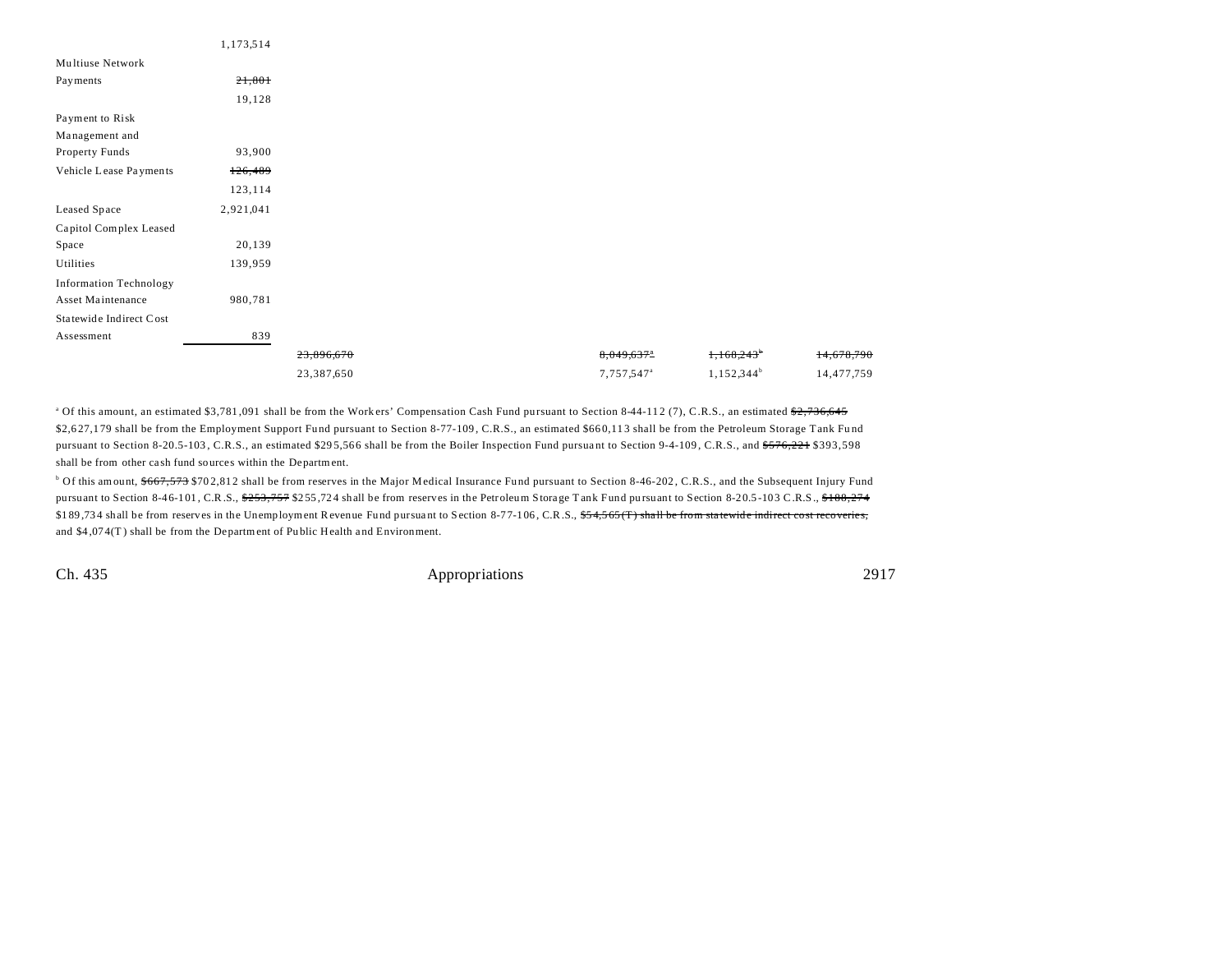| Ch. 435                 |                                         |       |                               | Appropriations                                 |                           |                                       | 2918                    |
|-------------------------|-----------------------------------------|-------|-------------------------------|------------------------------------------------|---------------------------|---------------------------------------|-------------------------|
|                         |                                         |       |                               |                                                | <b>APPROPRIATION FROM</b> |                                       |                         |
|                         | ITEM &<br><b>SUBTOTAL</b>               | TOTAL | <b>GENERAL</b><br><b>FUND</b> | <b>GENERAL</b><br><b>FUND</b><br><b>EXEMPT</b> | CASH<br><b>FUNDS</b>      | CASH<br><b>FUNDS</b><br><b>EXEMPT</b> | FEDERAL<br><b>FUNDS</b> |
|                         | \$                                      | \$    | \$                            | \$                                             | \$                        | \$                                    | \$                      |
|                         | (2) DIVISION OF EMPLOYMENT AND TRAINING |       |                               |                                                |                           |                                       |                         |
|                         | (A) Unemployment Insurance Programs     |       |                               |                                                |                           |                                       |                         |
| Program Costs           | 20,725,145                              |       |                               |                                                |                           |                                       |                         |
|                         | $(416.0$ FTE)                           |       |                               |                                                |                           |                                       |                         |
| Statewide Indirect Cost |                                         |       |                               |                                                |                           |                                       |                         |
| Assessment              | 462,918                                 |       |                               |                                                |                           |                                       |                         |
|                         | 21.10000                                |       |                               |                                                | 0.72.020                  |                                       | 20.215.225              |

21,188,063 872,828<sup>\*</sup> 20,315,235 83,000<sup>a</sup>  $21,105,063^b$ 

## <sup>a</sup> Of this amount, \$789,828 shall be from the Employment Support Fund pursuant to Section 8-77-109, C.R.S., and \$83,000 THIS AMOUNT shall be from the sale of

transcripts.

b OF THIS AMOUNT, \$789,828 SHALL BE FROM REED ACT FUNDS DISTRIBUTED TO COLORADO ON MARCH 13, 2002, PURSUANT TO SECTION 903(D) OF THE SOCIAL SECURITY ACT. THESE FUNDS SHALL BE USED FOR UNEMPLOYMENT INSURANCE PROGRAM ADMINISTRATION.

## **(B) Unemployment Insur ance Fraud Prog ram<sup>155</sup>**

| Program Costs           | 1,162,509    |                      |
|-------------------------|--------------|----------------------|
|                         | $(20.0$ FTE) |                      |
| Statewide Indirect Cost |              |                      |
| Assessment              | 11,182       |                      |
|                         | 1,173,691    | 523,129 <sup>a</sup> |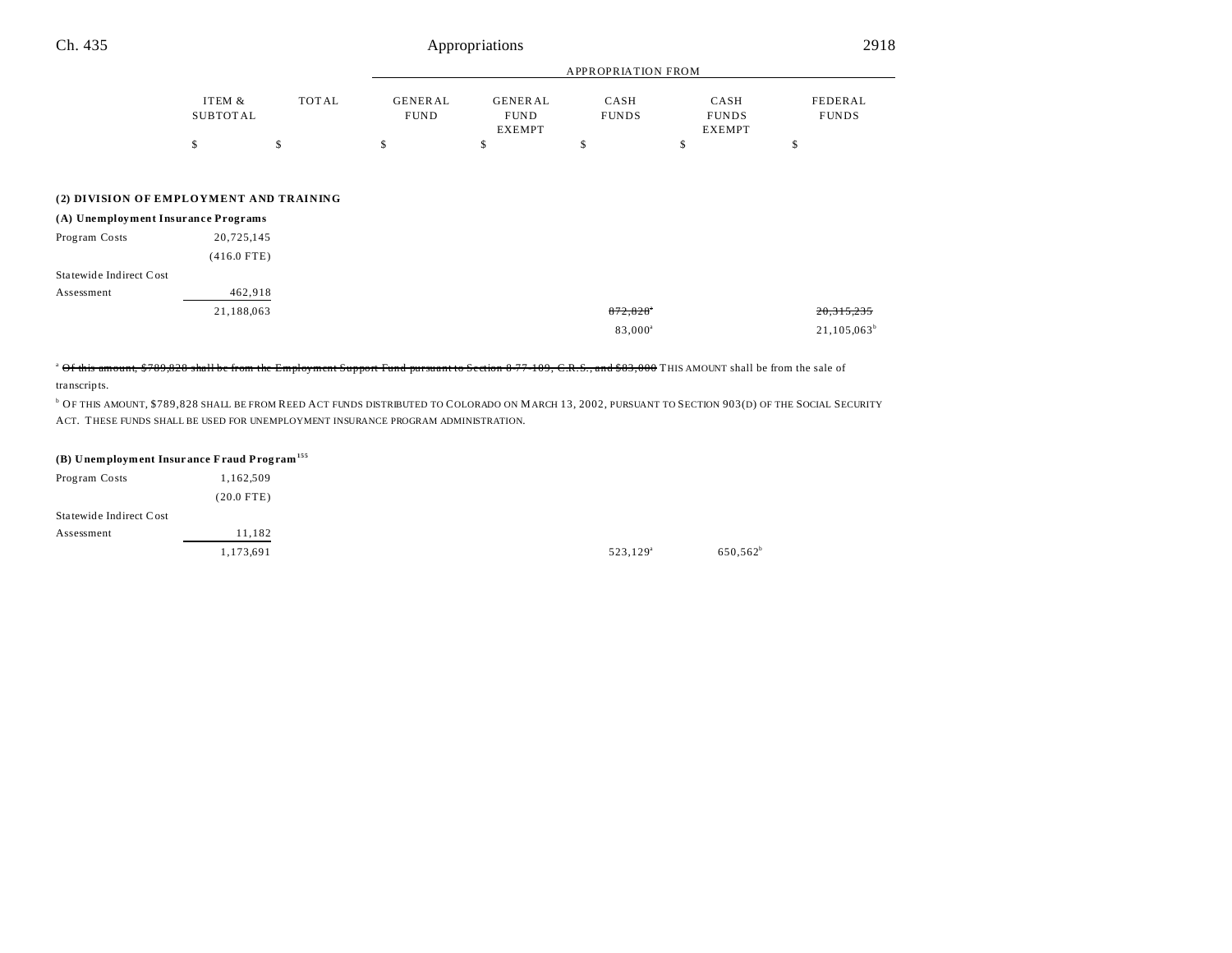a This amount shall be from the Unemployment Revenue Fund pursuant to Section 8-77-106, C.R.S.

<sup>b</sup> This amount shall be from reserves in the Unemployment Revenue Fund pursuant to Section 8-77-106, C.R.S.

# **(C) Employment and Training Programs**

| State Operations <sup>156</sup> | 9,067,111  | 5,735,859*        | $35,817(T)$ <sup>b</sup> | 3,295,435                |
|---------------------------------|------------|-------------------|--------------------------|--------------------------|
|                                 |            | $101,345^{\circ}$ |                          | 8,929,949°               |
|                                 |            | $(66.0$ FTE)      | $(0.7$ FTE)              | $(76.7$ FTE)             |
| One-Stop County                 |            |                   |                          |                          |
| Contracts                       | 7,347,980  |                   |                          | 7,347,980                |
|                                 |            |                   |                          | $(40.5$ FTE)             |
| <b>REED ACT</b>                 |            |                   |                          |                          |
| <b>DISTRIBUTIONS FOR</b>        |            |                   |                          |                          |
| <b>ONE-STOP EMPLOYMENT</b>      |            |                   |                          |                          |
| CENTERS <sup>156A</sup>         | 7,000,000  |                   |                          | $7,000,000$ <sup>f</sup> |
| Trade Adjustment Act            |            |                   |                          |                          |
| Assistance                      | 2,300,000  |                   |                          | 2,300,000                |
| Workforce Investment            |            |                   |                          |                          |
| Act                             | 21,929,650 |                   |                          | 21,929,650               |
|                                 |            |                   |                          | $(40.0$ FTE)             |
| Welfare-to-Work Block           |            |                   |                          |                          |
| Grant <sup>157, 158</sup>       | 15,854,645 |                   |                          | $15,854,645^{\circ}$     |
| Statewide Indirect Cost         |            |                   |                          |                          |
| Assessment                      | 131,943    | $131,943^d$       |                          |                          |
|                                 | 56,631,329 |                   |                          |                          |
|                                 | 63,631,329 |                   |                          |                          |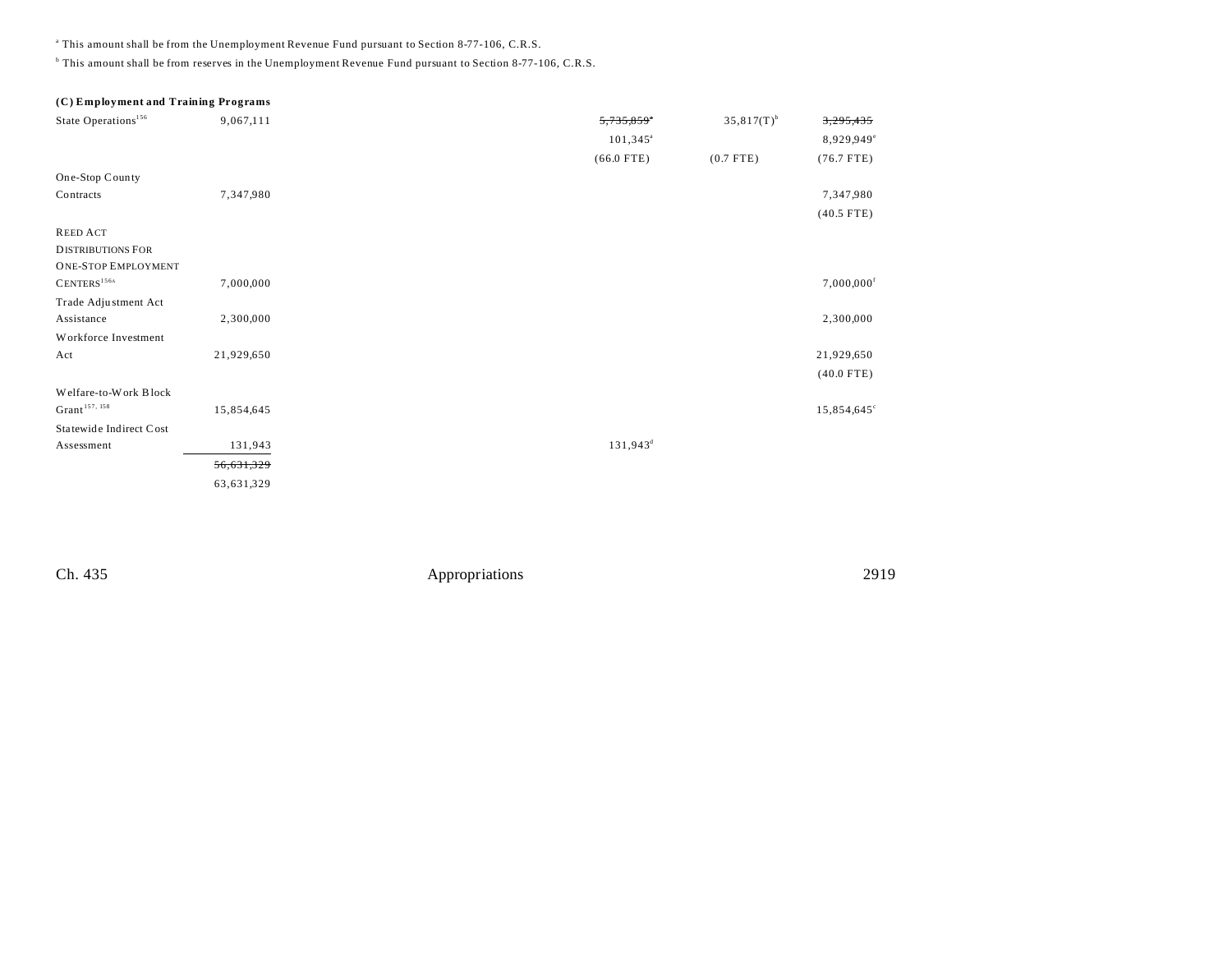# Ch. 435 **Appropriations** 2920

|          |       |                |               | APPROPRIATION FROM |               |              |  |
|----------|-------|----------------|---------------|--------------------|---------------|--------------|--|
| ITEM &   | TOTAL | <b>GENERAL</b> | GENERAL       | CASH               | CASH          | FEDERAL      |  |
| SUBTOTAL |       | <b>FUND</b>    | <b>FUND</b>   | <b>FUNDS</b>       | <b>FUNDS</b>  | <b>FUNDS</b> |  |
|          |       |                | <b>EXEMPT</b> |                    | <b>EXEMPT</b> |              |  |
|          |       |                |               |                    |               |              |  |

APPROPRIATION FROM

<sup>a</sup> Of this amount, <del>\$5,634,514 shall be from the Employment Support Fund pursuant to Section 8-77-109, C.R.S., \$91,808 shall be from the Displaced Homemakers</del> Fund pursuant to Section 8-15.5-108, C.R.S., and \$9,537 shall be from the Unemployment Revenue Fund pursuant to Section 8-77-106, C.R.S.

<sup>b</sup> This amount shall be from contracts with other government agencies.

 $\degree$  This amount shall be from the Welfare-to-Work Block Grant.

<sup>d</sup> This amount shall be from the Employment Support Fund pursuant to Section 8-77-109, C.R.S.

e OF THIS AMOUNT, \$5,634,514 SHALL BE FROM REED ACT FUNDS DISTRIBUTED TO COLORADO ON MARCH 13, 2002, PURSUANT TO SECTION 903(D) OF THE SOCIAL

SECURITY ACT. THESE FUNDS SHALL BE USED FOR EMPLOYMENT AND TRAINING PROGRAM ADMINISTRATION.

f THIS AMOUNT SHALL BE FROM REED ACT FUNDS DISTRIBUTED TO COLORADO ON MARCH 13, 2002, PURSUANT TO SECTION 903(D) OF THE SOCIAL SECRUITY ACT. THESE FUNDS SHALL BE USED FOR THE ADMINISTRATION OF PUBLIC EMPLOYMENT OFFICES.

### **(D) Labor Market Information**

| Program Costs           | 2,260,752   | $11,626^{\circ}$ | 2,249,126    |
|-------------------------|-------------|------------------|--------------|
|                         |             |                  | $(47.5$ FTE) |
| Statewide Indirect Cost |             |                  |              |
| Assessment              | 422         |                  | 422          |
|                         | 2, 261, 174 |                  |              |

<sup>a</sup> This amount shall be from the sale of publications.

81,254,257 88,254,257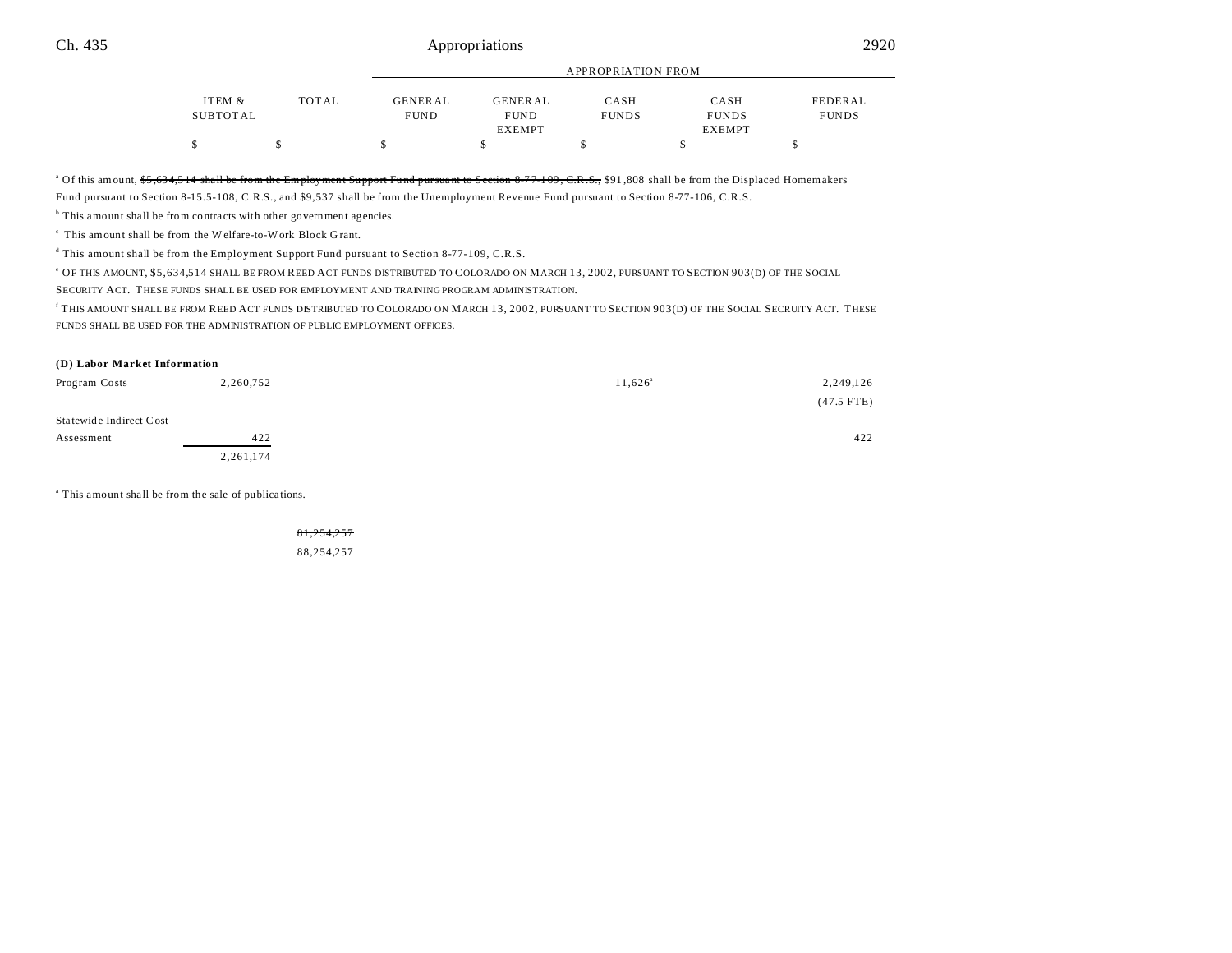### **(3) DIVISION OF LABOR**

| Personal Services             | 726,756      |         |                        |                  |
|-------------------------------|--------------|---------|------------------------|------------------|
|                               | $(11.5$ FTE) |         |                        |                  |
| Operating Expenses            | 61,023       |         |                        |                  |
| Welfare Reform <sup>159</sup> | 96,032       |         |                        |                  |
|                               | $(2.0$ FTE)  |         |                        |                  |
|                               |              | 883,811 | $471,759$ <sup>*</sup> | $412,052(T)^{6}$ |
|                               |              |         | 571,759 <sup>a</sup>   | $312,052(T)^{b}$ |

<sup>a</sup> This amount OF THIS AMOUNT, \$471,759 shall be from the Employment Support Fund pursuant to Section 8-77-109, CR.S., C.R.S., AND THE REMAINDER SHALL BE FROM VARIOUS SOURCES OF CASH FUNDS.

<sup>b</sup> This amount shall be from statewide indirect cost recoveries.

| (4) DIVISION OF OIL AND PUBLIC SAFETY |              |           |                     |              |         |
|---------------------------------------|--------------|-----------|---------------------|--------------|---------|
| Personal Services                     | 3,445,751    |           |                     |              |         |
|                                       | $(57.3$ FTE) |           |                     |              |         |
| <b>Operating Expenses</b>             | 341,741      |           |                     |              |         |
| Statewide Indirect Cost               |              |           |                     |              |         |
| Assessment                            | 32,315       |           |                     |              |         |
|                                       |              | 3,819,807 | 2,760,138"          | 519,161      | 540,508 |
|                                       |              |           | $3,038,164^{\circ}$ | $241, 135^b$ |         |

<sup>a</sup> Of this amount, \$1,747,761 shall be from the Petroleum Storage Tank Fund pursuant to Section 8-20.5-103, C.R.S., \$827,744 shall be from the Boiler Inspection Fund pursuant to Section 9-4-109, C.R.S., and \$184,633 shall be from the Public Safety Inspection Fund pursuant to Section 8-1-151, C.R.S., AND \$278,026 SHALL BE FROM VARIOUS SOURCES OF CASH FUNDS.

 $^{\rm b}$  Of this amount, <del>\$278,026(T) shall be from indirect cost recoveries,</del> \$232,841 shall be from reserves in the Petroleum Storage Tank Fund pursuant to Section 8-20.5 -103, C.R.S., a nd \$8,2 94 (T) shall be from the Department of Pu blic Health a nd Environment.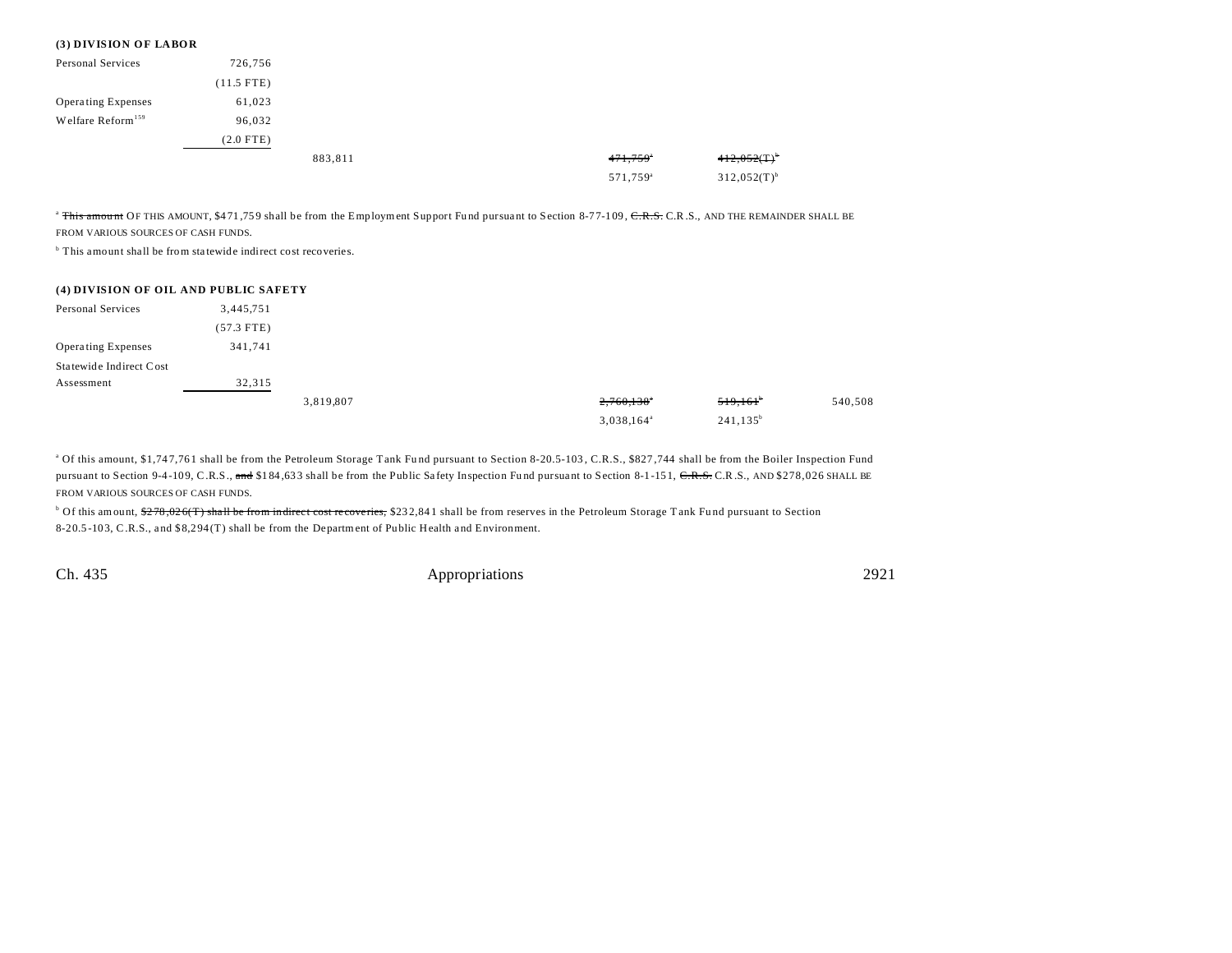| Ch. 435                                  |                           |       |                               | Appropriations                                 |                           |                                       | 2922                    |
|------------------------------------------|---------------------------|-------|-------------------------------|------------------------------------------------|---------------------------|---------------------------------------|-------------------------|
|                                          |                           |       |                               |                                                | <b>APPROPRIATION FROM</b> |                                       |                         |
|                                          | ITEM &<br><b>SUBTOTAL</b> | TOTAL | <b>GENERAL</b><br><b>FUND</b> | <b>GENERAL</b><br><b>FUND</b><br><b>EXEMPT</b> | CASH<br><b>FUNDS</b>      | CASH<br><b>FUNDS</b><br><b>EXEMPT</b> | FEDERAL<br><b>FUNDS</b> |
|                                          | \$                        | \$    | \$                            | \$                                             | \$                        | \$                                    | \$                      |
| (5) DIVISION OF WORKERS' COMPENSATION    |                           |       |                               |                                                |                           |                                       |                         |
| (A) Workers' Compensation <sup>160</sup> |                           |       |                               |                                                |                           |                                       |                         |
| Personal Services                        | 5,657,943                 |       |                               |                                                |                           |                                       |                         |
|                                          | $(106.4$ FTE)             |       |                               |                                                |                           |                                       |                         |
| <b>Operating Expenses</b>                | 608,735                   |       |                               |                                                |                           |                                       |                         |

| Administrative Law        |           |
|---------------------------|-----------|
| Judge Services            | 2,468,080 |
|                           | 2,143,486 |
| Physicians Accreditation  | 165,834   |
| <b>Utilization Review</b> | 76,000    |
| Immediate Payment         | 10,000    |
| Statewide Indirect Cost   |           |
| Assessment                | 63,554    |
|                           | 9,050,146 |
|                           | 8,725,552 |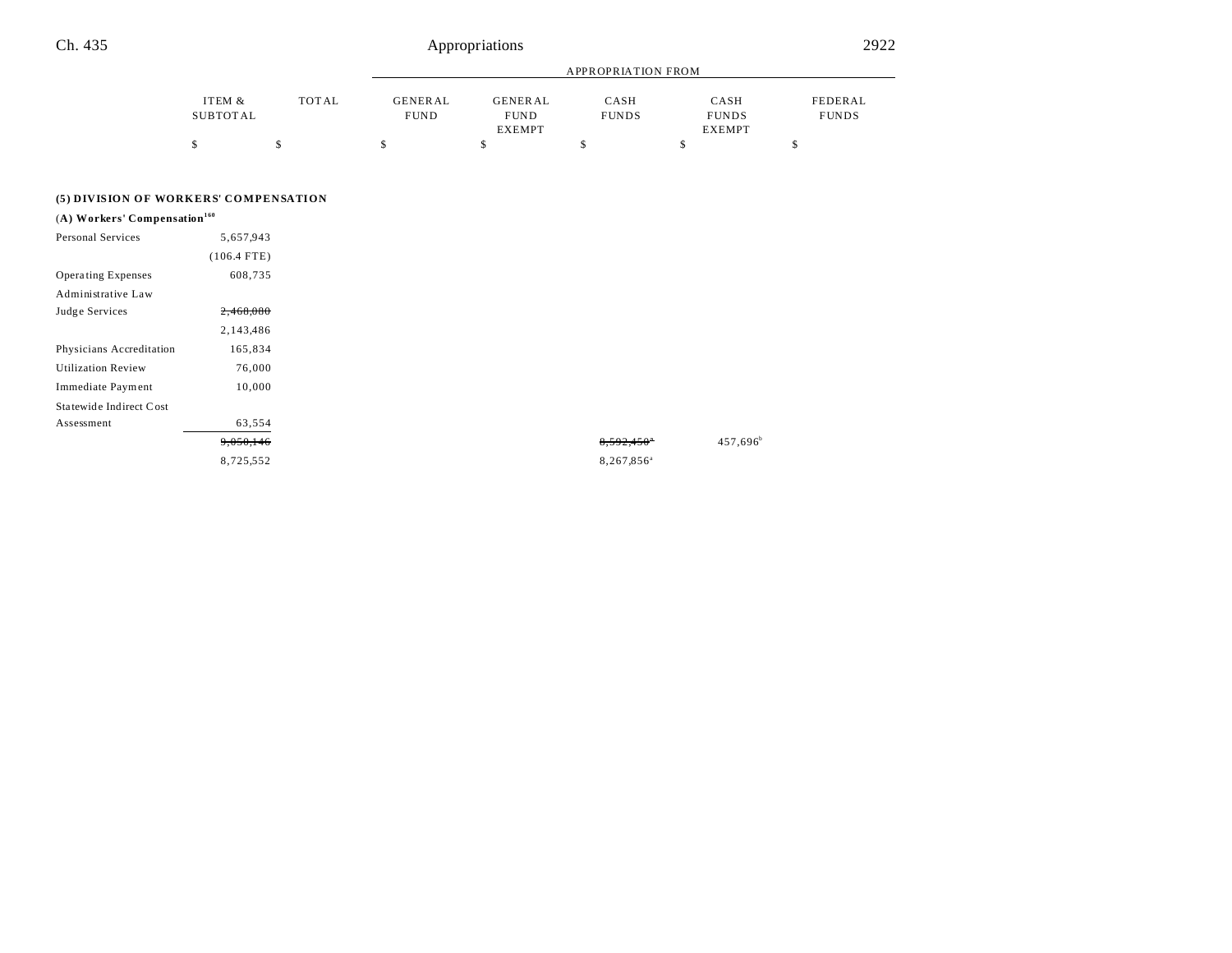<sup>a</sup> Of this amount, <del>\$7,978,590</del> \$7,653,996 shall be from the Workers' Compensation Cash Fund pursuant to Section 8-44-112 (7), C.R.S., \$243,272 shall be from the Workers' Compensation Self-Insurance Fund pursuant to Section 8-44-202, C.R.S., \$165,834 shall be from the Physicians Accreditation Program Cash Fund pursuant to Section 8-42-101(3.6)(1), C.R.S., \$140,254 shall be from the Cost Containment Fund pursuant to Section 8-14.5-108, C.R.S., and \$64,500 shall be from the Utilization Review Cash Fund pursuant to Section 8-43-501, C.R.S. Of this amount, \$230,334 is shown for the purposes of complying with the limitation on state fiscal year spending imposed by Article X, Section 20 of the State Constitution. Such moneys are included for informa tional purposes as they are continuou sly appropriated by Sections 8-42-101(3.6)(l) and 8-43-501(2), C.R.S.

<sup>b</sup> Of this amount, \$351,657 shall be from reserves in the Workers' Compensation Cash Fund pursuant to Section 8-44-112 (7), C.R.S., \$81,039 shall be from reserves in the Cost Containment Fund pursuant to Section 8-14.5-108, C.R.S., \$11,500 shall be from reserves in the Utilization Review Cash Fund pursuant to Section 8-43-501, C.R.S., \$10 ,000 shall be from the Immediate Payment Fund pursuant to Section 8-44-20 6, C.R.S., and \$ 3,50 0 shall be from the W orkers' Compensation Self-Insurance Fund pursuant to Section 8-44-202, C.R.S. Of this amount, \$11,500 is shown for purposes of complying with the limitation on state fiscal year spending imposed by Article X, Section 20 of the State Constitution. Such moneys are included for informational purposes as they are continuously appropriated by Section 8-43-501(2), C.R.S.

#### **(B) Major M edical Insurance and Subsequent Injury Funds**

| Personal Services         | 1,278,523  | 1,278,523 <sup>a</sup>   |
|---------------------------|------------|--------------------------|
|                           |            | $(22.0$ FTE)             |
| <b>Operating Expenses</b> | 123,422    | $123,422^a$              |
| Statewide Indirect Cost   |            |                          |
| Assessment                | 69,417     | 69,417 <sup>a</sup>      |
| Major Medical Benefits    | 6,000,000  | $6,000,000^{\rm b}$      |
| Major Medical Legal       |            |                          |
| Services for 426 hours    | 25,475     | $25,475^b$               |
| Subsequent Injury         |            |                          |
| Benefits                  | 5,200,000  | $5,200,000$ <sup>c</sup> |
| Subsequent Injury Legal   |            |                          |
| Services for 6,000 hours  | 143,520    | $143,520^{\circ}$        |
| <b>Medical Disaster</b>   | 15,000     | $15,000^{\circ}$         |
|                           | 12,855,357 |                          |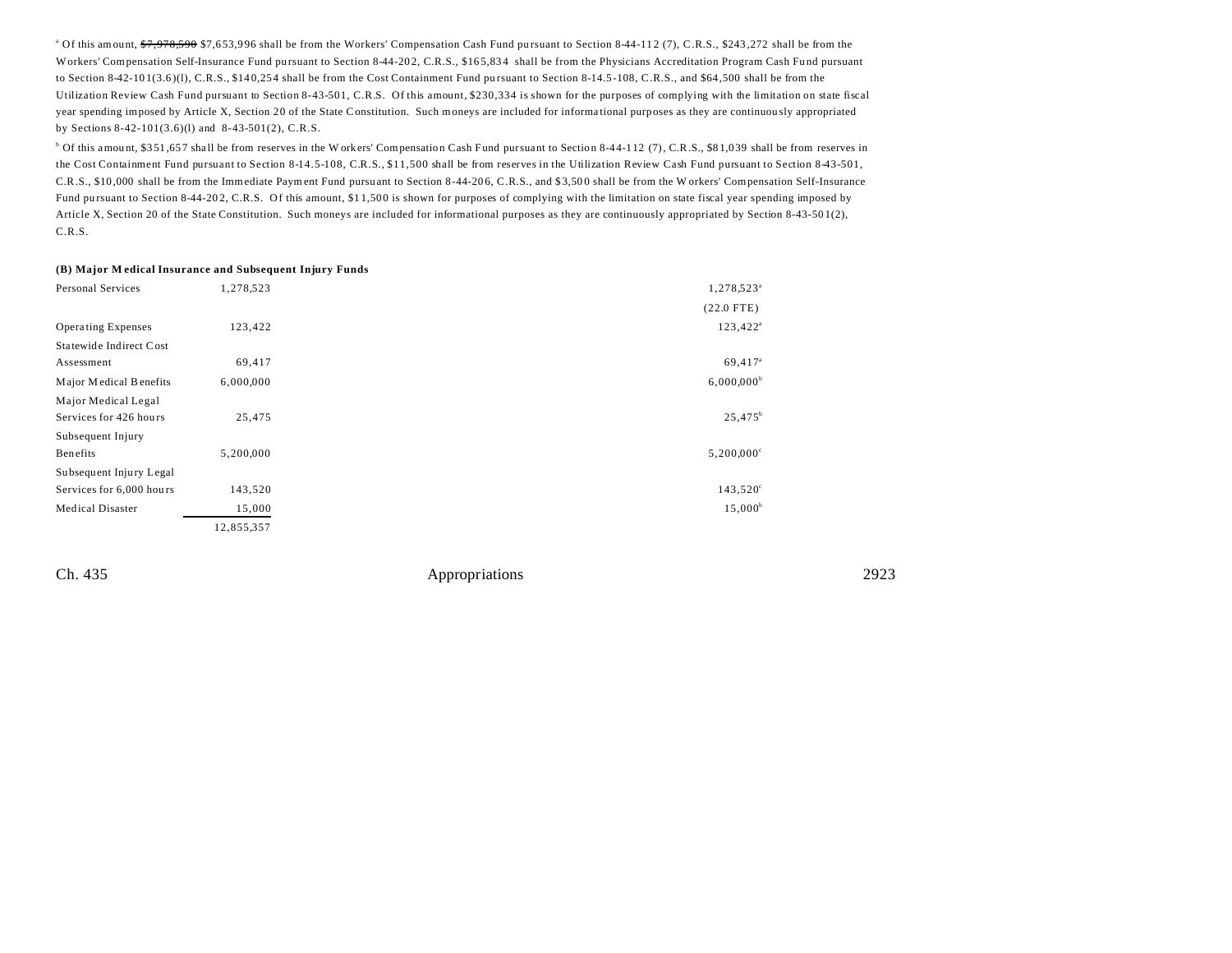|          |       | APPROPRIATION FROM |               |              |               |              |
|----------|-------|--------------------|---------------|--------------|---------------|--------------|
| ITEM &   | TOTAL | GENERAL            | GENERAL       | CASH         | CASH          | FEDERAL      |
| SUBTOTAL |       | <b>FUND</b>        | <b>FUND</b>   | <b>FUNDS</b> | <b>FUNDS</b>  | <b>FUNDS</b> |
|          |       |                    | <b>EXEMPT</b> |              | <b>EXEMPT</b> |              |
|          |       |                    |               |              |               |              |

<sup>a</sup> Of these amounts, \$1,177,090 shall be from reserves in the Major Medical Insurance Fund pursuant to Section 8-46-202, C.R.S., and \$294,272 shall be from reserves in the Subsequent Injury Fund pursuant to Section 8-46-101, C.R.S.

<sup>b</sup> For the purposes of complying with the limitation on state fiscal year spending imposed by Article X, Section 20 of the State Constitution, these amounts shall be from reserves in the Major Medical Insurance Fund and are included for informational purposes as they are continuously appropriated by Section 8-46-202(1)(b), C.R.S. c For the purposes of complying with the limitation on state fiscal year spending imposed by Article X, Section 20 of the State Constitution, these amou nts shall be from reserves in the Subsequent Injury Fund and are included for informational purposes as they are continuously appropriated by Section 8-46-101(1)(b), C.R.S.

| 21,905,503 |
|------------|
| 21,580,909 |

### **TOTALS PART IX**

| (LABOR AND         |               |                         |                            |               |
|--------------------|---------------|-------------------------|----------------------------|---------------|
| $EMPLOYMENT^{5,6}$ | \$131.760.048 | <del>\$27.149.369</del> | \$16.098.888"              | \$88,511,791  |
|                    | \$137,926,434 | \$20,486,369            | $$15.704.963$ <sup>a</sup> | \$101.735.102 |

<sup>a</sup> Of this amount,  $792,828$  \$360,237 contains a (T) notation.

**FOOTNOTES** -- The following statements are referenced to the numbered footnotes throughout section 2.

5 (Governor lined through this provision. See L. 2002, p. 3034.)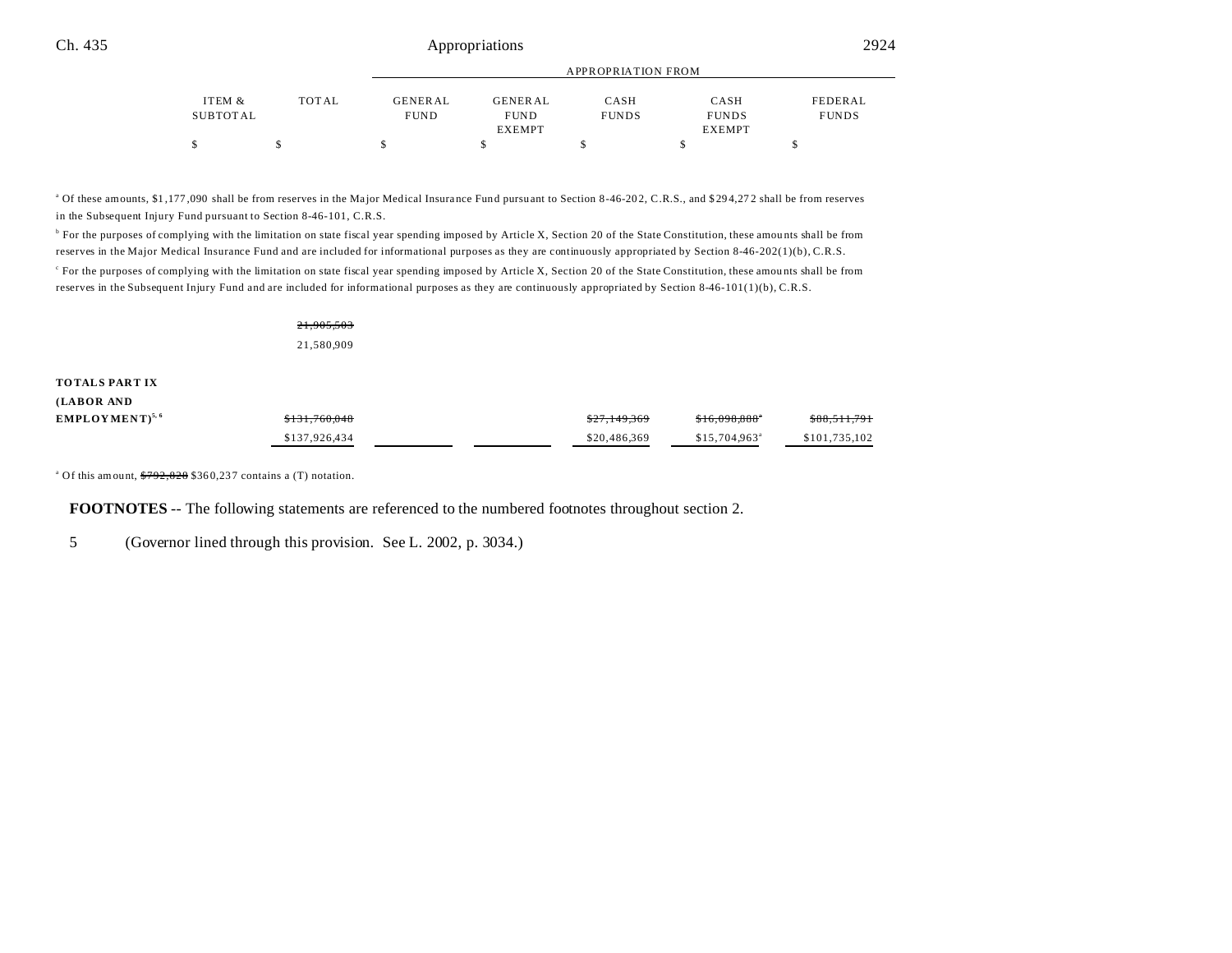- 6 All Departments, Totals -- The General Assembly requests that copies of all reports requested in other footnotes contained in this act be delivered to the Joint Budget Committee and the majority and minority leadership in each house of the General Assembly. Each principal department of the state shall produce its rules in an electronic format that is suitable for public access through electronic means. Such rules in such format shall be submitted to the Office of Legislative Legal Services for publishing on the Internet. It is the intent of the General Assembly that this be done within existing resources.
- 154 (Governor lined through this provision. See L. 2002, p. 3066.)
- 155 (Governor lined through this provision. See L. 2002, p. 3066.)
- 156 (Governor lined through this provision. See L. 2002, p. 3067.)
- 156a DEPARTMENT OF LABOR AND EMPLOYMENT, DIVISION OF EMPLOYMENT AND TRAINING, EMPLOYMENT AND TRAINING, REED ACT DISTRIBUTION FOR ONE-STOP EMPLOYMENT CENTERS -- IT IS THE INTENT OF THE GENERAL ASSEMBLY THAT THESE FUNDS BE ALLOCATED ON A ONE-TIME BASIS TO ONE-STOP EMPLOYMENT CENTERS ACCORDING TO THE DEPARTMENT OF LABOR AND EMPLOYMENT'S USUAL WORKLOAD ALLOCATION MODEL.

(Governor lined through this provision. See the editor's note and the Governor's letter following this act.)

- 157 (Governor lined through this provision. See L. 2002, p. 3067.)
- 158 (Governor lined through this provision. See L. 2002, p. 3068.)
- 159 (Governor lined through this provision. See L. 2002, p. 3068.)
- 160 (Governor lined through this provision. See L. 2002, p. 3068.)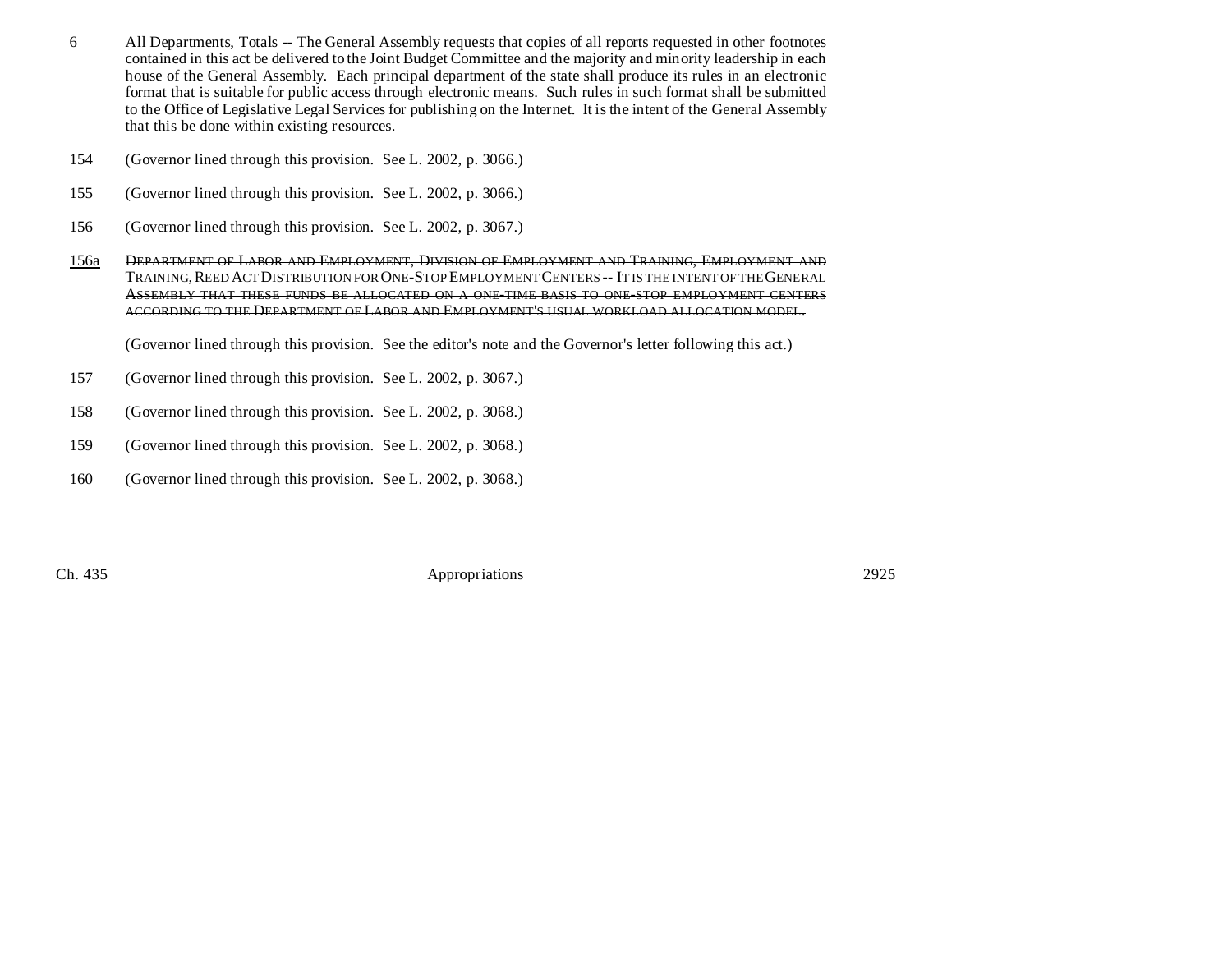**SECTION 2. Safety clause.** The general assembly hereby finds, determines, and declares that this act is necessary for the immediate preservation of the public peace, health, and safety.

Approved in part and vetoed in part: March 10, 2003

**Editor's note:** The following is a reprinting of the Governor's message filed with Senate Bill 03-207 when he approved the bill in part and vetoed it in part on March 10, 2003. Markings were made on the bill by the Governor purporting to veto a footnote pertaining to the allocation of federal funds to an employment and training program. For the reasons set forth in the letter to the Governor on page 131 of Volume 1 of the 1989 Session Laws of Colorado, the President of the Senate and the Speaker of the House of Representatives expressed their opinion that similar markings made on the 1989 long bill did not constitute valid vetoes. However, the Colorado Supreme Court has held that such purported vetoes are entitled to a presumption of validity. See Romer v. Colorado General Assembly, 810 P.2d 215 (Colo. 1991). In view of this holding, the purported veto is reflected in the version of the bill printed on the preceding pages.